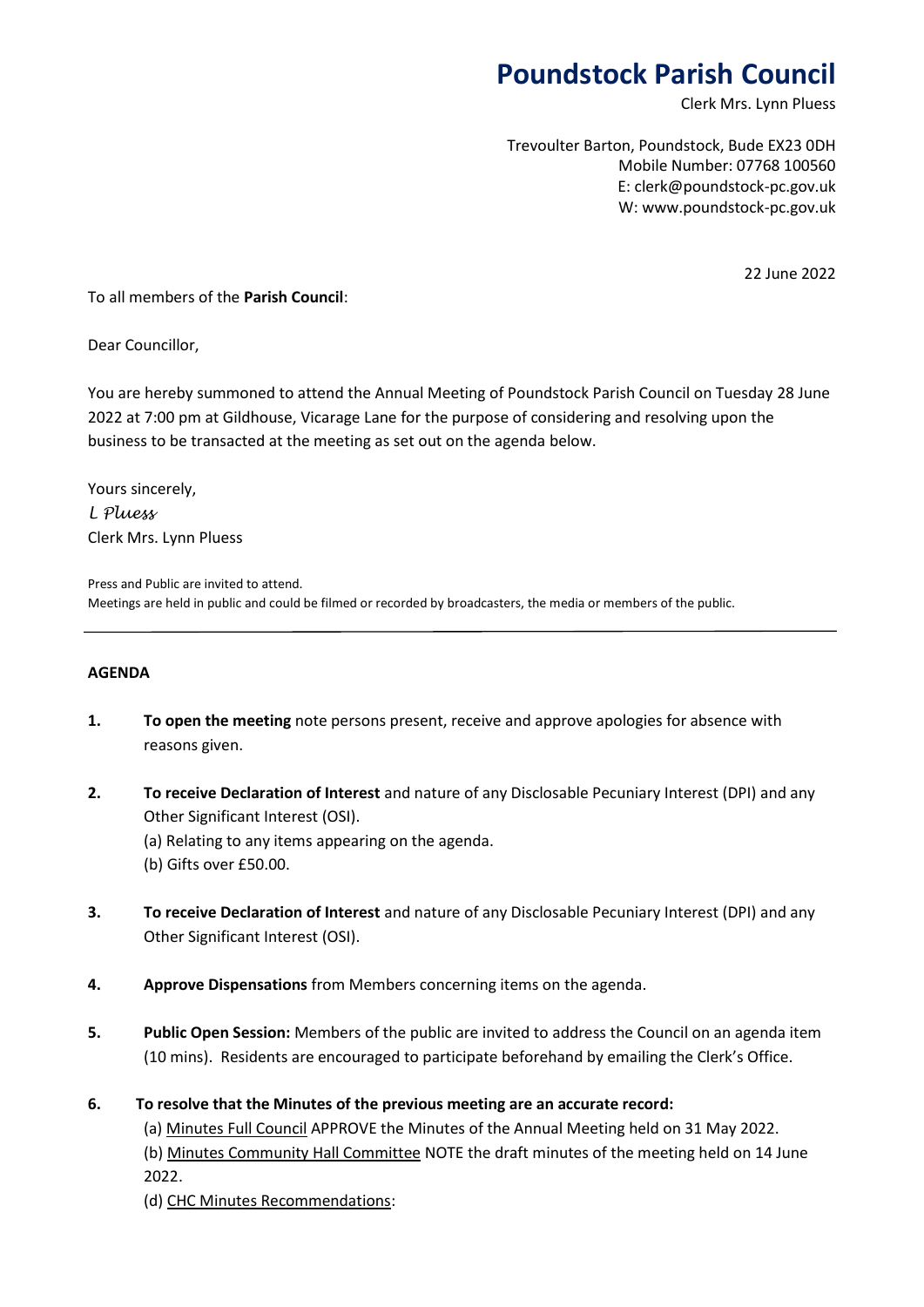- (i) To consider and approve the quote and approve quote for leaflets.
- (ii) Update planning matters relating to Treskinnick Cross site.
- **7. Correspondence** to discuss and resolve a course of action:
	- a) CALC News Round-up.
	- b) Rural Services Network (RSN) Newsletter.
	- c) The RURAL Bulletin Newsletter.
	- d) Town & Parish Council Newsletter (09/06/2022).
	- e) Letter from resident regarding Shore Line Management Plan.

# **8. Planning Matters:**

a) Planning Applications to discuss and make a consultee comment on the following applications: - **PA21/11233** Proposal: Reserved matters application for a new dwelling house and garage at Plot 4 (details following outline consent PA21/03047 dated 27.07.2021) Location: The Cottage Leverlake Road Widemouth Bay Bude EX23 0AF.

**PA21/12286** Proposal: Application for approval of reserved matters following outline approval PA21/03047 dated 27.07.2021: Three Dwellings (plots 1-3) Location: The Cottage Leverlake Road Widemouth Bay Bude EX23 0AF.

**PA22/05504** Proposal: Outline application for the erection of a dwelling with all matters reserved other than access, following demolition of the existing annex building. Location: Land North of Swelle Cottages Poundstock Bude Cornwall

b) Planning Decisions – View at https://www.poundstock-pc.gov.uk/planning-applications

- **9. Finance** to discuss and resolve a course of action with associated expenditure:
	- a) To receive and approve the Income and Bank Balances as per finance schedule.
	- b) To resolve to authorise payments totalling £TBC as per finance schedule and to consider payment of urgent accounts presented by the date of the meeting.
	- c) Scouts Cornwall Bude Troop.

d) Quote to remove fallen tree, prune overhanging branches and clear the area surrounding the enclosed grave in the closed churchyard.

# **10. Agenda Items** to discuss and resolve a course of action and associated expenditure:

- a) Update on Child Poverty in the area (Cllr. Steve Haynes).
- b) Agree Draft Terms of Reference for Planning Portfolio Holders.
- c) Wallgate Care Hand Wash Dryer 1–3-year maintenance service agreement.
- d) Motion to re-open negotiations with the Methodist Circuit about purchasing the Methodist Hall (Cllr. Eric Harris).

# **11. To receive written reports and authorise any action:**

- a) Poundstock Ward Member's Report
- b) Chair's Report
- c) Clerk's Report
- **12. Crematorium Working Group** to receive reports and authorise any action and expenditure.
- **13. NDP Steering Group** to receive reports and authorise any action and expenditure.